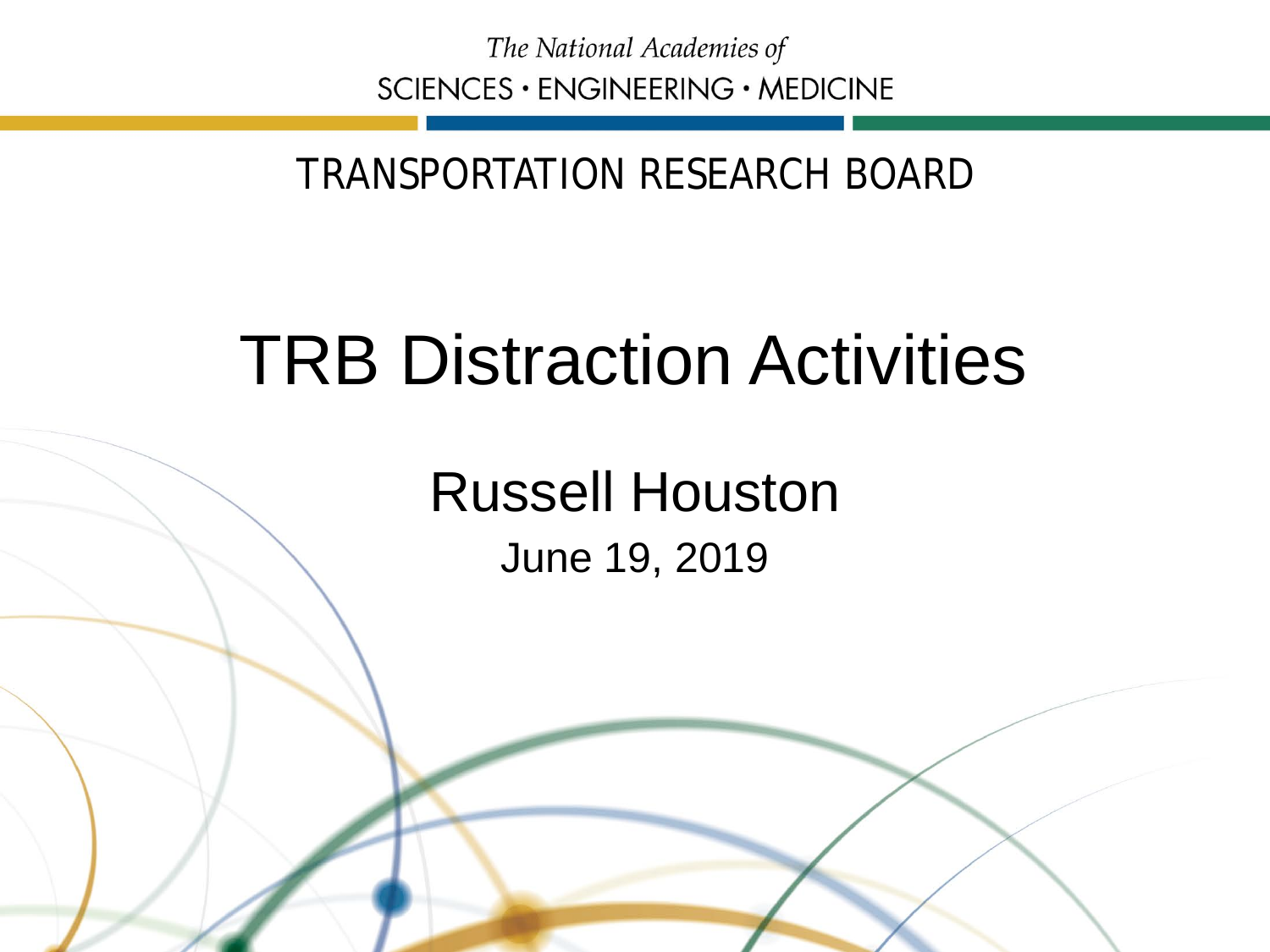# TRB Staff

- **Scott Babcock**, SPO, Rail & Freight TAD
- **Scott Brotemarkle**, SPO, Marine & Intermodal Freight TAD
- **Mark Bush**, SPO, NCHRP, Safety
- **Velvet Fitzpatrick**, PO, Transit IDEA Program
- **Christine Gerencher**, SPO, Aviation & Environment TAD
- **Nelson Gibson**, SPO, Design TAD
- **Bernardo Kleiner**, SPO, Safety TAD
- **William Rogers**, SPO, Behavioral Traffic Safety CRP
- **Dianne S. Schwager**, SPO, Highway CRP
- **Robert Shea**, SPO Legal TAD

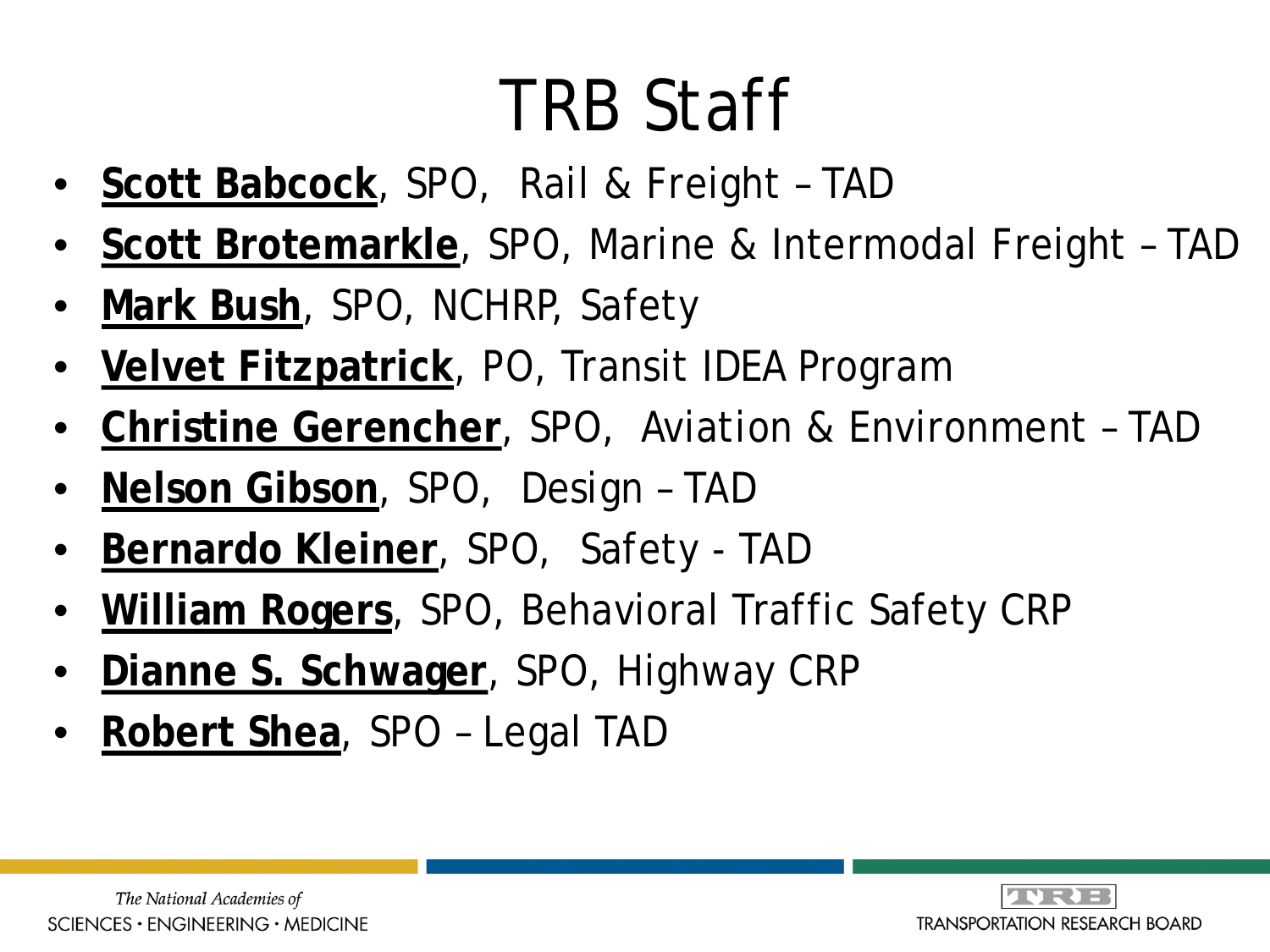#### **Publications**

- (2019) A Decadal Survey of the Social and Behavioral Sciences (NASEM)
- (2018) The Human Factors of Process Safety and Worker Empowerment in the Offshore Oil Industry: Proceedings of a Workshop (NASEM)
- (2018) Getting to Zero Alcohol-Impaired Driving Fatalities: A Comprehensive Approach to a Persistent Problem (NASEM)
- (2018) Analysis of Work Zone Crash Characteristics and Countermeasures (NCHRP)
- (2017) Enhancing Safety & Security of Transit Systems using Computer Vision (TCRP)
- (2014) Analysis of Naturalistic Driving Study Data: Safer Glances, Driver Inattention, and Crash Risk (SHRP2)
- (2014) Analysis of Naturalistic Driving Study Data: Roadway Departures on Rural Two-Lane Curves (SHRP2)
- (2013) Transit Bus Operator Distraction Policies (TCRP)
- (2012) Distracted Driving Countermeasures for Commercial Vehicles (CTBSSP)
- (2005) A Guide for Reducing Crashes Involving Drowsy and Distracted Drivers (NCHRP)

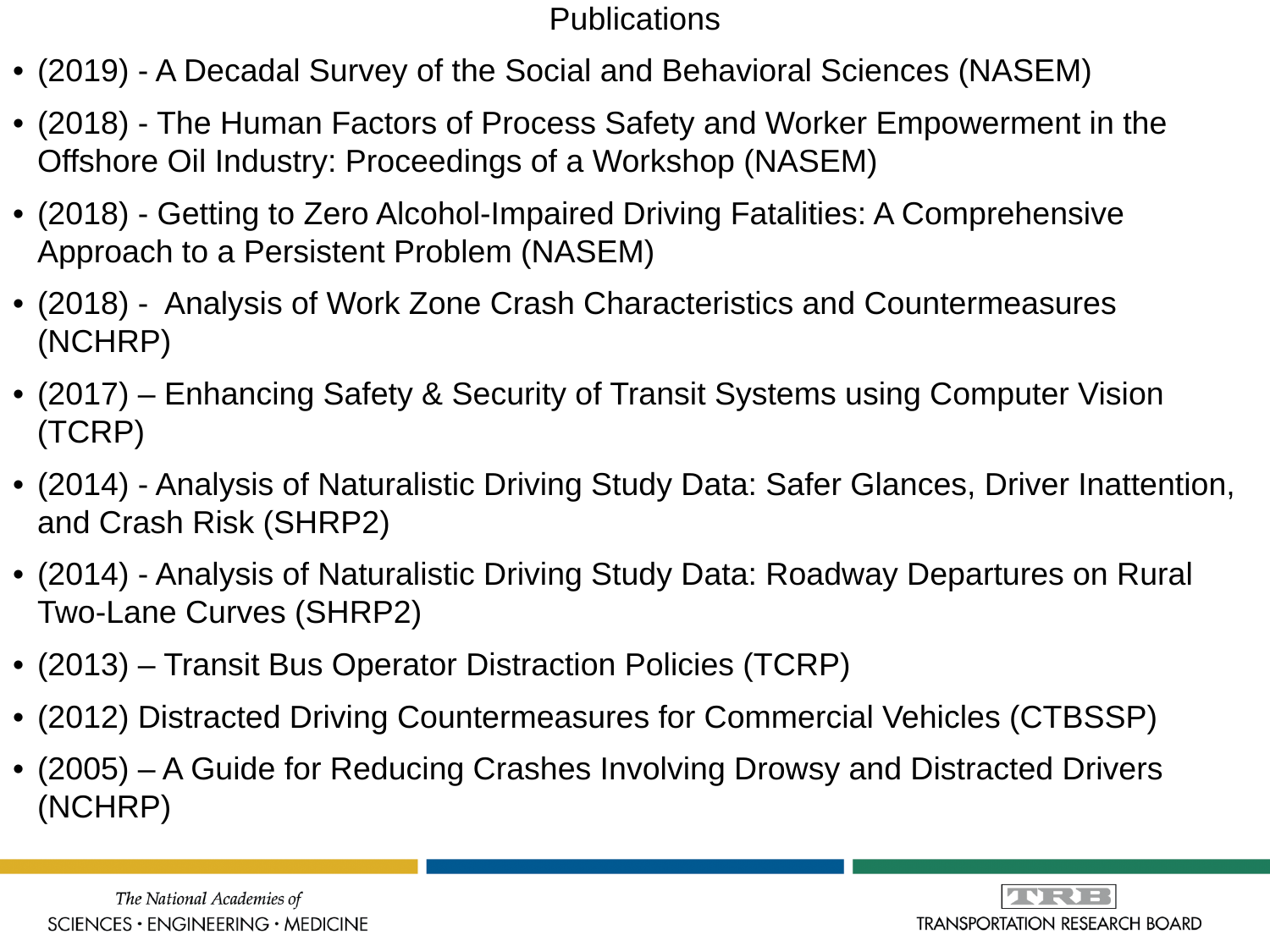### Committees and Projects

- ABE60 Accessible Transportation and Mobility
- AFB20 Roadside Safety Design
- AHB60 Highway/Rail Grade Crossings
- AL070 Tort Liability and Risk Management
- AN000 Safety and Systems Users Group
- ANB00 Safety
- ANB10 Transportation Safety Management
- ANB20 Safety Data, Analysis and Evaluation
- ANB23 Highway Safety Workforce Development
- ANB25 Highway Safety Performance
- ANB30 Operator Education and Regulation
- ANB40 Traffic Law Enforcement
- ANB45 Occupant Protection

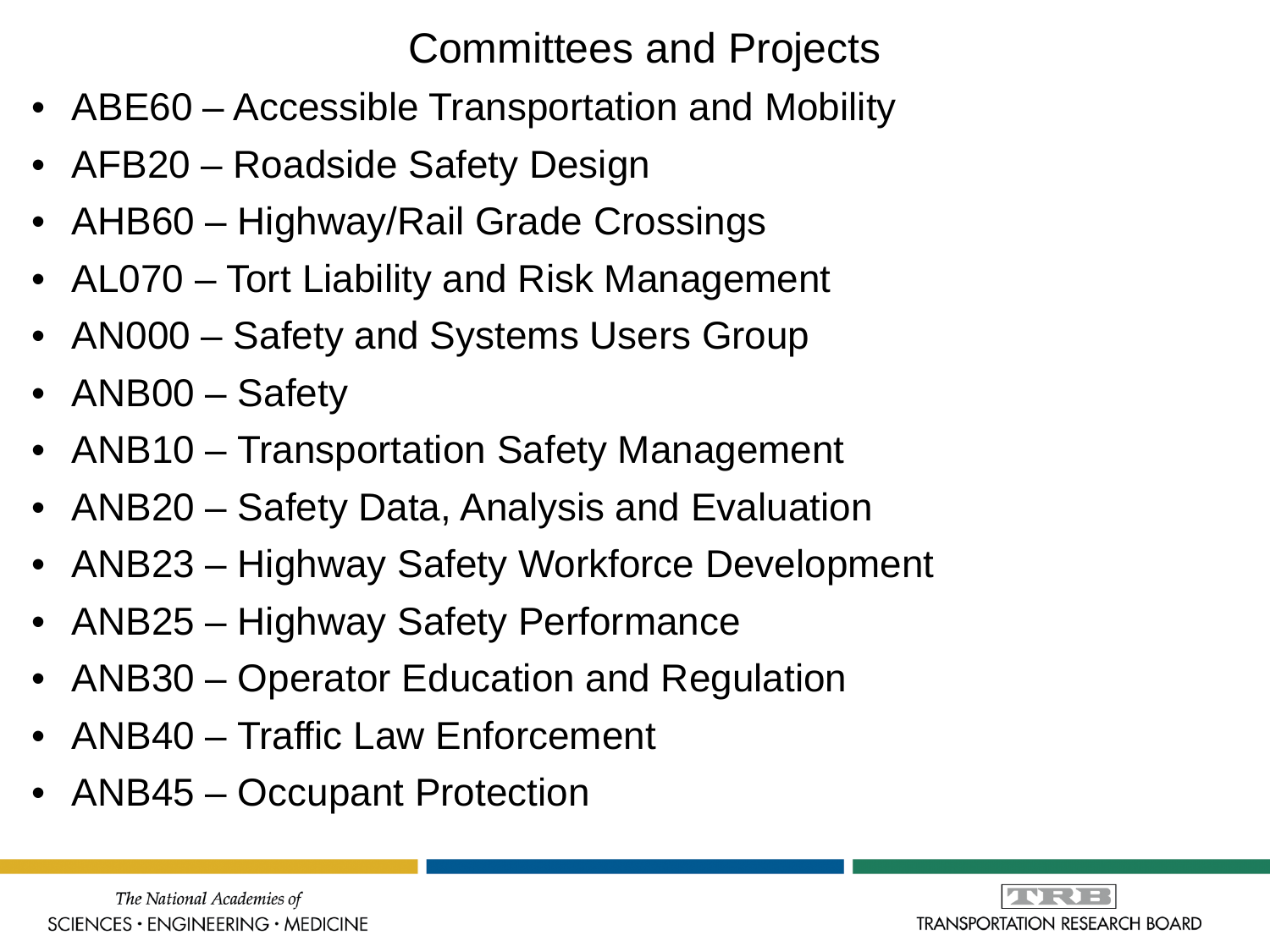### Committees and Projects (Continued)

- ANB50 Alcohol, Other Drugs, and Transportation
- ANB60 Safe Mobility of Older Persons
- ANB70 Truck and Bus Safety
- ANB75 Roundabouts
- AND00 Users Performance
- AND10 Vehicle User Characteristics
- AND20 User Information Systems
- AND30 Simulation and Measurement of Vehicle and Operator Performance
- AND40 Visibility
- ANF10 Pedestrians
- ANF20 Bicycle Transportation
- ANF30 Motorcycles and Mopeds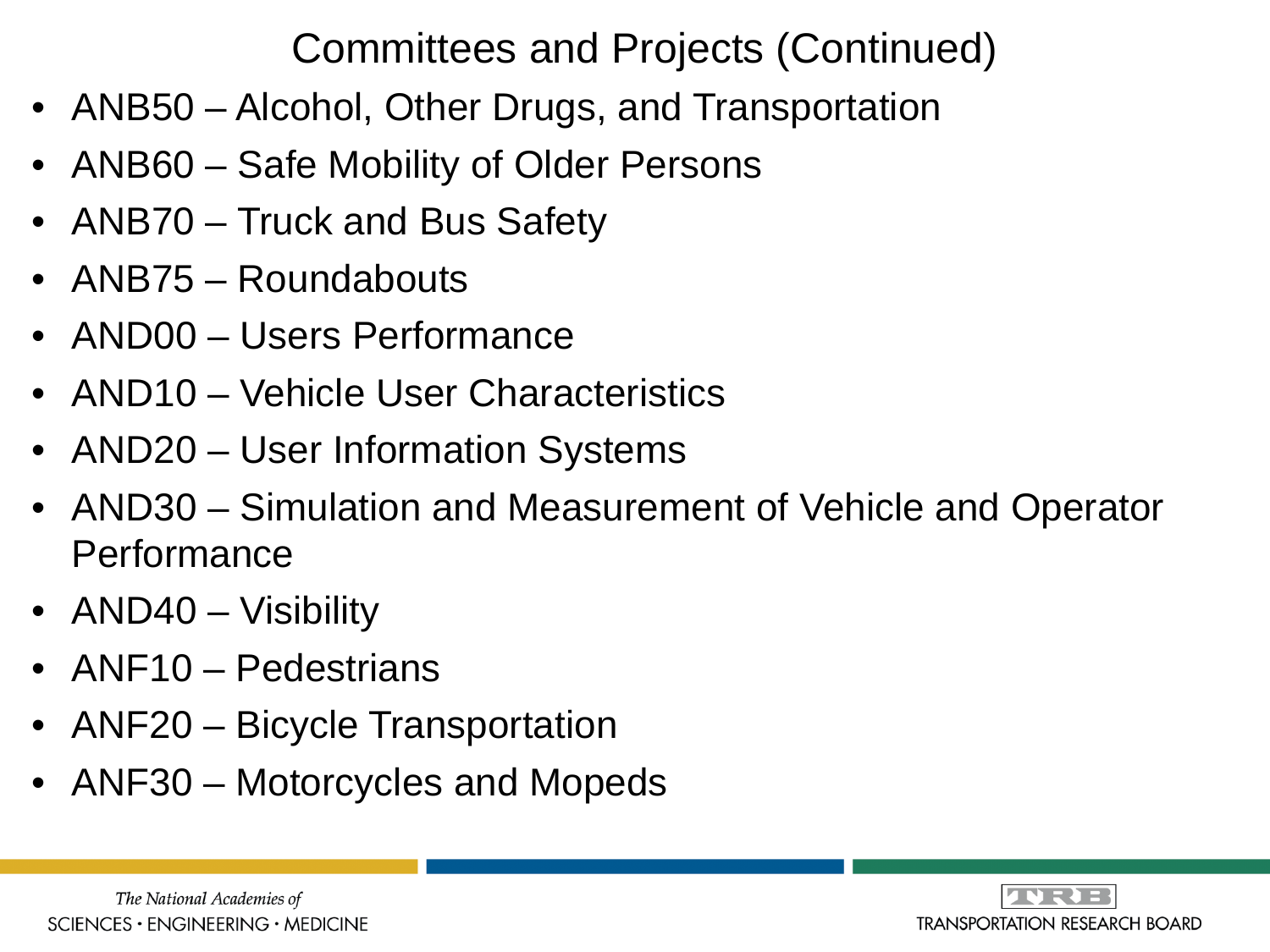Committees and Projects (Continued)

- AR070 Railroad Operational Safety
- AT040 Transportation of Hazardous Materials
- AV090 Aviation Security and Emergency Management
- AW040 Marine Safety and Human Factors
- DB099 BTSCRP The Influence of Infrastructure Design on Distracted Driving
- BTSCRP BTS-03 Examining the Implications of Legislation and Enforcement on Electronic Device Use While Driving
- NCHRP 15-55 Guidance to Predict and Mitigate Dynamic Hydroplaning on Roadways
- NCHRP 17-80 Expansion of Human Factors Guidelines for Road Systems, Second Edition
- BTSCRP BTS-09 Influence of Infrastructure Design on Distracted Driving